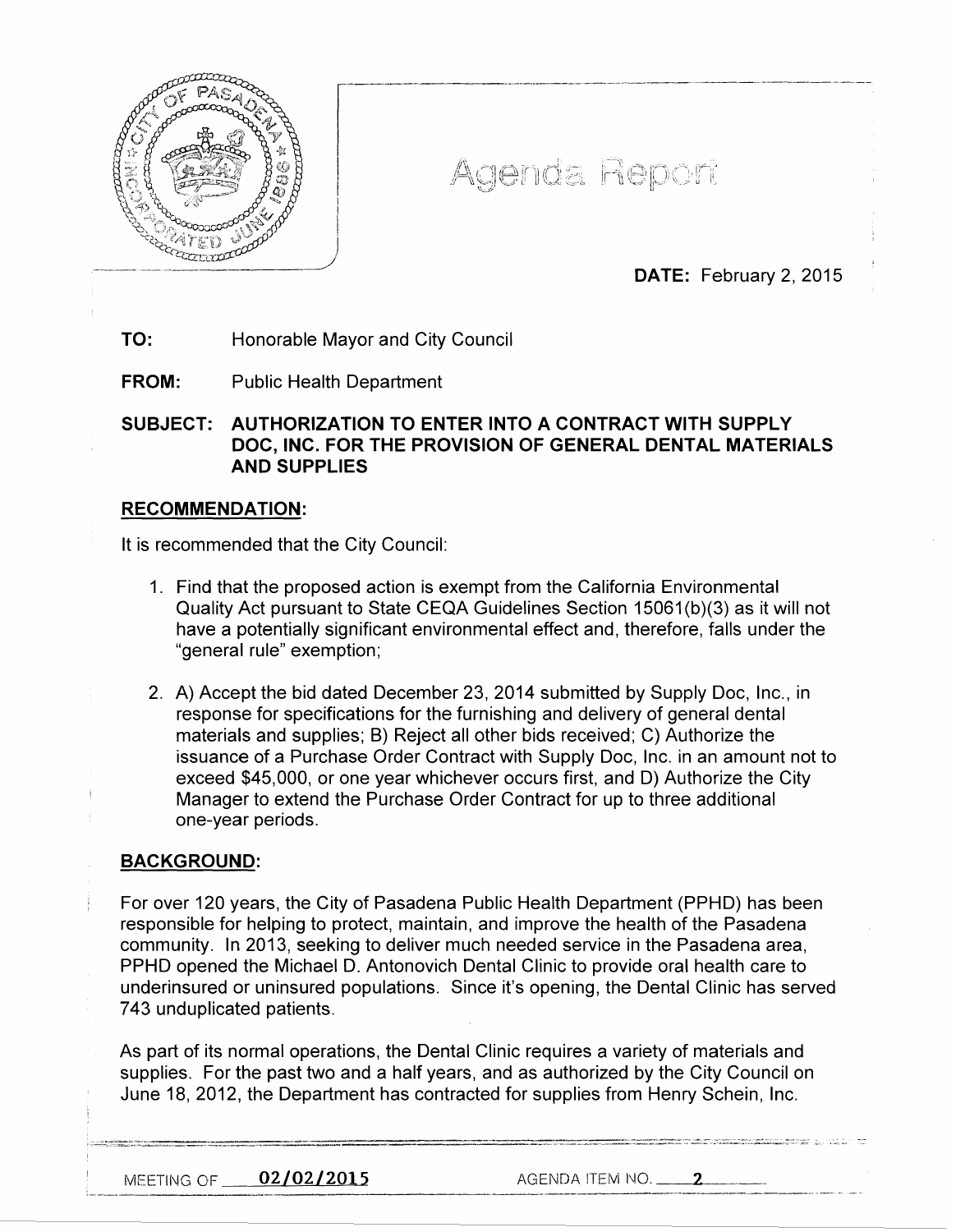That contract was exempt from Competitive Bidding on the basis that the Henry Schein Inc. had existing contracts with other governmental entities for which the PPHD could avail itself; a practice commonly referred to as "piggybacking" and authorized by City Charter Section 1002(H).

As the need for a new supply contract arose, the Department decided to undertake a competitive bid process in hopes of reducing costs. Accordingly, specifications for Furnishing and Delivery of general dental materials and supplies were prepared and advertised on December 4, 2014 with the Pasadena journal and Planet Bids (the City's web-based bid notification system). At the bid opening of December 23, 2014, a total of two (2) bids were received and subsequently evaluated based on the grand total cost of providing a wide variety of materials and supplies. The results were as follows:

| <b>Bidder</b>     | <b>Total Bid Price</b> |
|-------------------|------------------------|
| Henry Schein Inc. | \$47,100.45            |
| Supply Doc Inc.   | \$40,803.17            |

Based on the results of the bid, Supply Doc Inc., is the lowest responsive and responsible bidder and recommended for award of a purchase order contract not to exceed \$45,000 or one year whichever occurs first. Staff is also requesting authorization to extend the purchase order contract for up to three optional one-year periods with product pricing subject to increase no greater than the change in the Producer Price Index (P.P.I.) for the latest available preceding 12-month period.

Supply Doc, Inc., is a privately owned dental supply company based in Sacramento, California. Supply Doc, Inc. was established in 2008 and provides dental supplies to government facilities, educational institutions, and private offices, including the State of California correctional facilities' oral health program, Vandelay Education, and the Access dental chain. The City has not done business with Supply Doc Inc., previously.

Although each of the proposed terms is below the City Council approval threshold of \$75,000, given that the proposed transaction may total \$180,000 should all optional extensions be authorized, staff believes it is appropriate to obtain City Council authorization in the first instance.

## **COUNCIL POLICY CONSIDERATION:**

The proposed action is consistent with the City Council's Strategic Plan Goal to Ensure Public Safety by helping to provide comprehensive care and continuity of service to clients who access their oral health care through the Pasadena Public Health Department's safety net clinic.